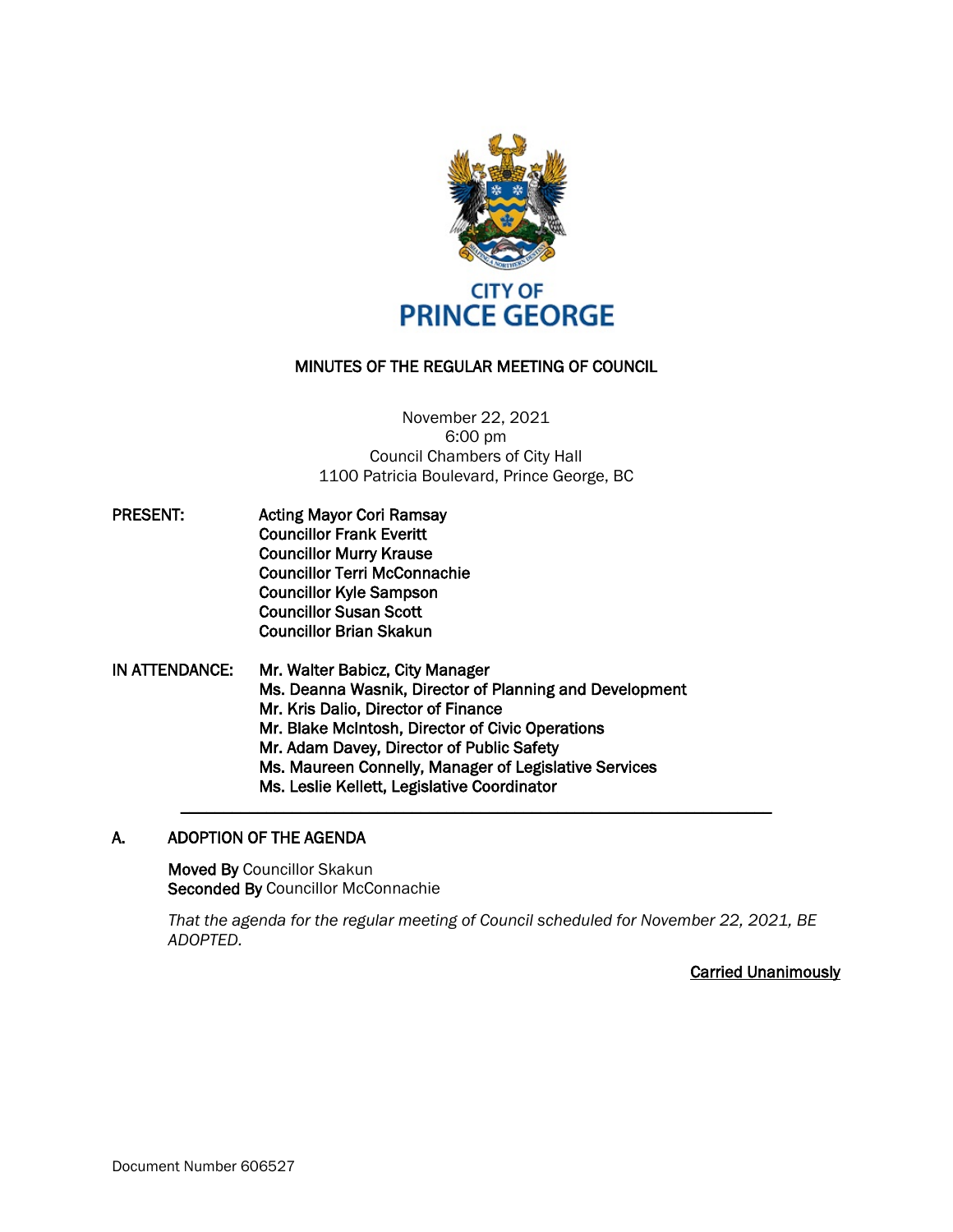# B. MINUTES

### B.1 Adoption of Minutes – November 8, 2021

Moved By Councillor Everitt Seconded By Councillor Krause

*That the attached minutes of the regular Council meeting held November 8, 2021, be adopted as read on this day and that such minutes as read set out all of the business before Council at that meeting and fully and properly record all of the resolutions and bylaws passed and adopted by Council at that meeting.*

# Carried Unanimously

# C. DELEGATION(S)

#### C.1 Prince George Hospice Palliative Care Society

Presenters: Donna Flood, Executive Director and Steven Henderson, President Topic: Update on Organization Name and Current Programs

Ms. Donna Flood, Executive Director, and Mr. Steven Henderson, President, Prince George Hospice Palliative Care Society, provided a PowerPoint presentation regarding the Society's name change, current programs and services offered and efforts to foster connections with other hospice organizations in northern BC.

Discussion commenced.

### D. REPORTS

CITY MANAGER – WALTER BABICZ

#### D.1 Naming of New Downtown Pool

Discussion commenced and W. Babicz, City Manager, responded to questions of Council.

Moved By Councillor Scott Seconded By Councillor Sampson

*That Council DIRECTS Administration to pursue a naming rights agreement through a Request for Proposal process for the new downtown pool currently under construction.*

#### Carried Unanimously

#### DIRECTOR OF PLANNING AND DEVELOPMENT – DEANNA WASNIK

### D.2 Integrated Stormwater Management Plan - Public Engagement Results

Ms. Kristy Bobbie, Asset Manager, provided a PowerPoint Presentation regarding the phase one public engagement results for the Integrated Stormwater Management Plan including information on the public engagement campaign, online survey results, and next steps.

Discussion commenced. K. Dalio, Director of Finance, and D. Wasnik, Director of Planning and Development, responded to questions of Council.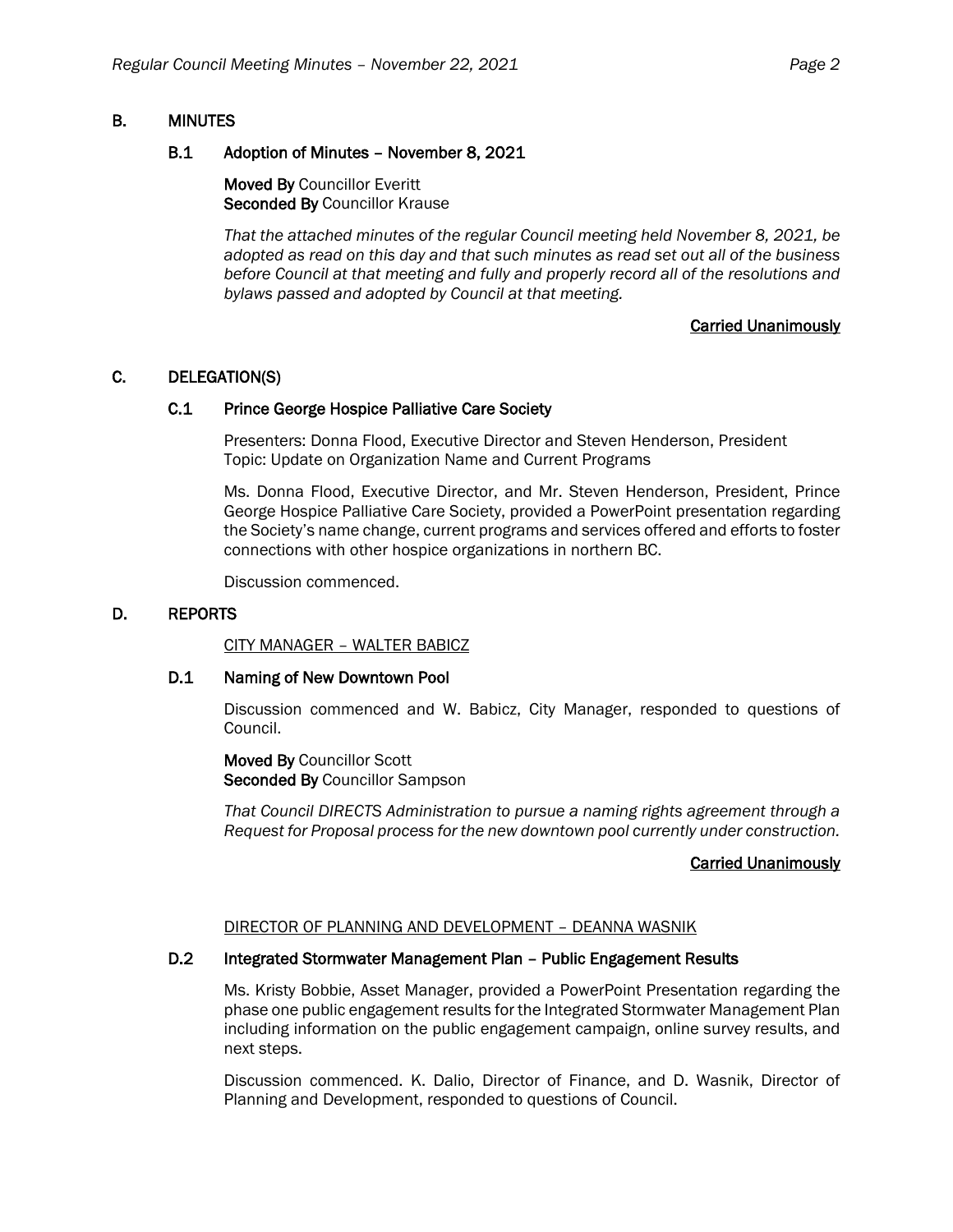Moved By Councillor McConnachie Seconded By Councillor Skakun

*That Council RECEIVES FOR INFORMATION the report dated November 12, 2021, from the Director of Planning & Development, titled "Integrated Stormwater Management Plan – Public Engagement Results."*

### Carried Unanimously

### D.3 Development Variance Permit Application No. VP100605

Applicant: Station One Architects for Kelson Investments Ltd., Inc. No. BC0754748 Location: 1755 Foothills Boulevard

Documents for Council's consideration regarding "Development Variance Permit Application No. VP100605" included:

- Staff report dated October 29, 2021, from the Director of Planning and Development, titled "Development Variance Permit Application No. VP100605";
- Location and Existing Zoning Map;
- Development Variance Permit No. VP100605;
- Exhibit "A" to VP100605;
- Exhibit "B" to VP100605; and
- Letter of Intent.

Discussion commenced and D. Wasnik, Director of Planning and Development, responded to questions of Council.

#### Moved By Councillor Krause Seconded By Councillor Everitt

*That Council APPROVES Development Variance Permit No. VP100605 to vary "City of Prince George Zoning Bylaw No. 7850, 2007" for Lot 1, District Lot 2508, Cariboo District, Plan EPP72103, as follows:*

- *a. Vary Section 10.13.5 3. to increase the maximum height from 15.0 metres to 18.72 metres for Building B, as shown on Exhibit "A" to VP100605; and*
- *b. Vary Section 10.13.5 4. to increase the maximum number of storeys from four (4) to five (5) for Building B, as shown on Exhibit "A" to VP100605.*

#### Carried Unanimously

#### D.4 Development Variance Permit Application No. VP100607

Applicant: Laura Schwing and Jason Schwing Location: 8712 McGuire Road

Documents for Council's consideration regarding "Development Variance Permit Application No. VP100607" included:

• Staff report dated November 3, 2021, from the Director of Planning and Development, titled "Variance Permit Application No. VP100607";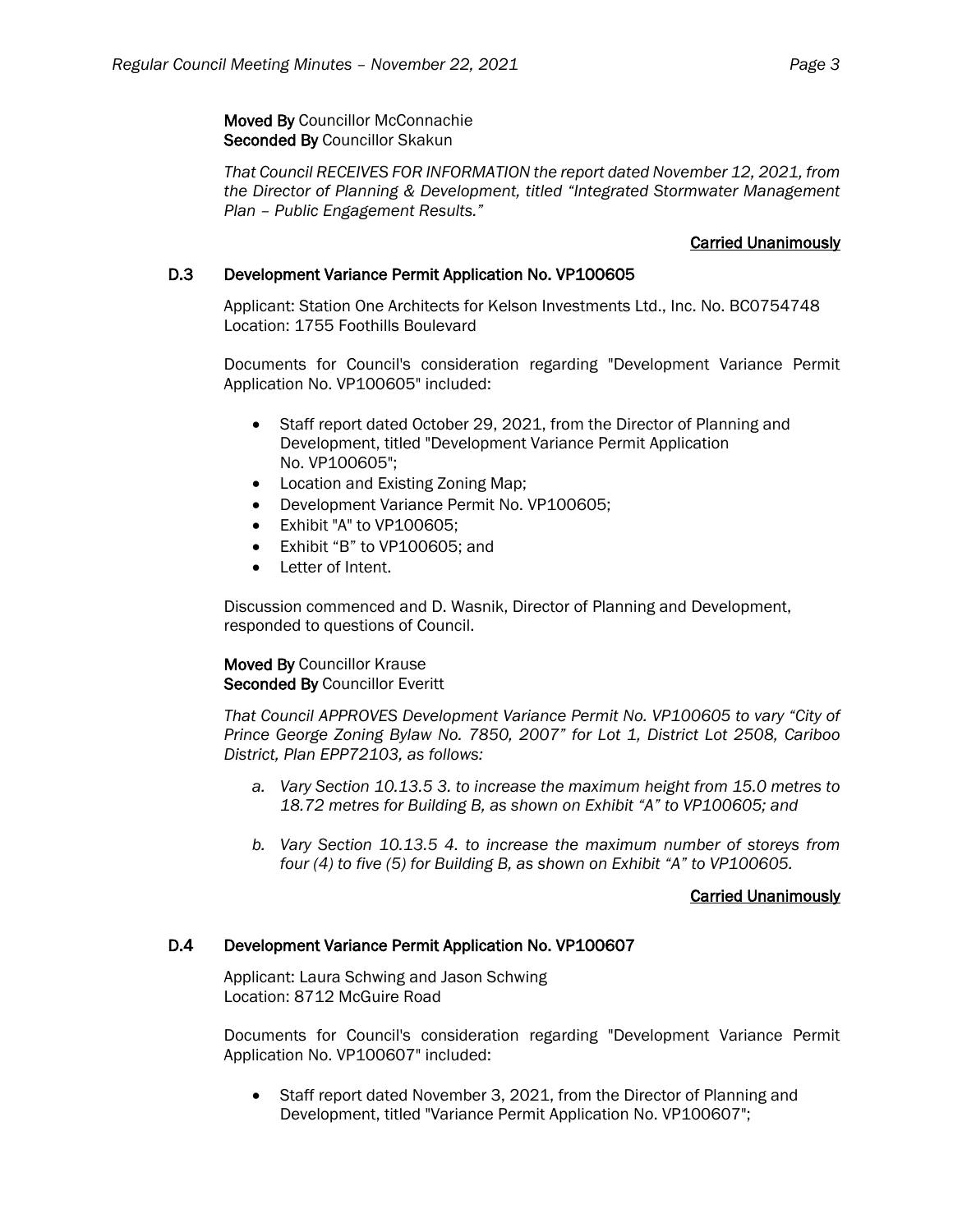- Location and Existing Zoning Map:
- Development Variance Permit No. VP100607;
- Exhibit "A" to VP100607;
- Exhibit "B" to VP100607; and
- Letters of Support.

Discussion commenced.

### Moved By Councillor Everitt Seconded By Councillor McConnachie

*That Council APPROVES Development Variance Permit No. VP100607 to vary "City of Prince George Zoning Bylaw No. 7850, 2007" for the property legally described Lot B, District Lot 2423, Cariboo District, Plan PGP39452 as follows:*

*a. Vary Section 9.4.6 2. by increasing the maximum height of an accessory building from 6.0 metres to 7.3 metres, as shown on Exhibit "A" to VP100607.*

#### Carried Unanimously

#### DIRECTOR OF PUBLIC SAFETY – ADAM DAVEY

#### D.5 Updating CN Centre's Digital Sign on Ospika Boulevard

Discussion commenced. G. Mikkelsen, Manager of Entertainment and A. Davey, Director of Public Safety, responded to questions of Council.

Moved By Councillor Sampson Seconded By Councillor Scott

*Tha*t *Council APPROVES the addition of the capital project "CN Centre Digital Sign Upgrades" in the amount of \$150,000 to the 2021 – 2025 Financial Plan with funding to come from the Northern Capital Planning Reserve Fund as described in the report dated November 2, 2021 from the Director of Public Safety titled "Updating CN Centre's Digital Sign on Ospika Boulevard."*

#### Carried Unanimously

#### E. BYLAWS - FINAL READING AND ADOPTION

### E.1 City of Prince George Comprehensive Fees and Charges Bylaw No. 7557, 2004, Amendment Bylaw No. 9263, 2021

Moved By Councillor Scott Seconded By Councillor McConnachie

*That Council GRANTS FINAL READING AND ADOPTION to "City of Prince George Comprehensive Fees and Charges Bylaw No. 7557, 2004, Amendment Bylaw No. 9263, 2021."*

#### Carried Unanimously

F. CORRESPONDENCE